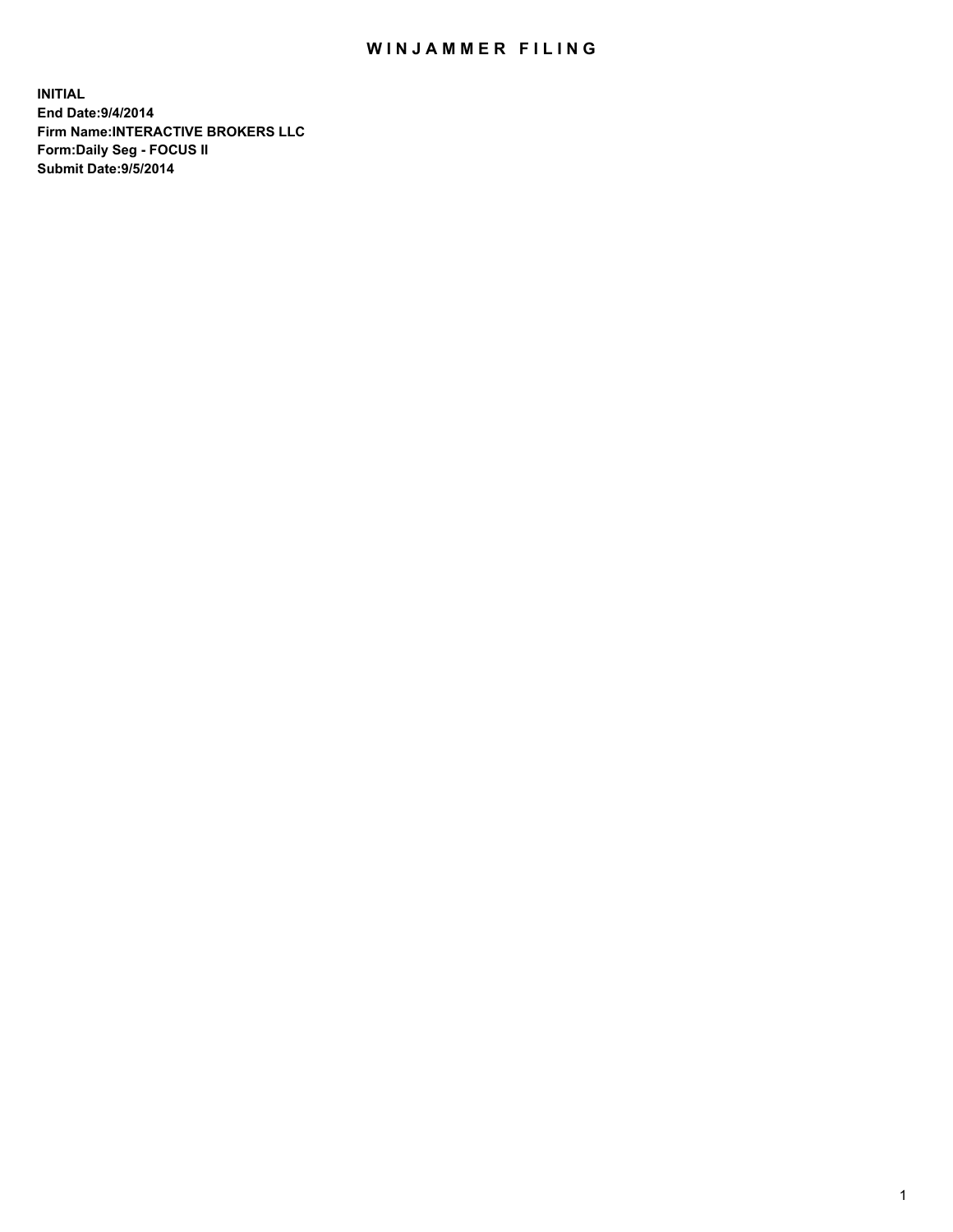## **INITIAL End Date:9/4/2014 Firm Name:INTERACTIVE BROKERS LLC Form:Daily Seg - FOCUS II Submit Date:9/5/2014 Daily Segregation - Cover Page**

| Name of Company<br><b>Contact Name</b><br><b>Contact Phone Number</b><br><b>Contact Email Address</b>         | <b>INTERACTIVE BROKERS LLC</b><br><b>Michael Ellman</b><br>203-422-8926<br>mellman@interactivebrokers.co<br>$\underline{\mathbf{m}}$ |
|---------------------------------------------------------------------------------------------------------------|--------------------------------------------------------------------------------------------------------------------------------------|
| FCM's Customer Segregated Funds Residual Interest Target (choose one):                                        |                                                                                                                                      |
| a. Minimum dollar amount: ; or                                                                                | $\overline{\mathbf{0}}$                                                                                                              |
| b. Minimum percentage of customer segregated funds required:% ; or<br>c. Dollar amount range between: and; or | 0                                                                                                                                    |
| d. Percentage range of customer segregated funds required between:% and%.                                     | 155,000,000 245,000,000<br>00                                                                                                        |
|                                                                                                               |                                                                                                                                      |
| FCM's Customer Secured Amount Funds Residual Interest Target (choose one):                                    |                                                                                                                                      |
| a. Minimum dollar amount: ; or                                                                                | $\overline{\mathbf{0}}$                                                                                                              |
| b. Minimum percentage of customer secured funds required:% ; or                                               | 0                                                                                                                                    |
| c. Dollar amount range between: and; or                                                                       | 80,000,000 120,000,000                                                                                                               |
| d. Percentage range of customer secured funds required between:% and%.                                        | 00                                                                                                                                   |
| FCM's Cleared Swaps Customer Collateral Residual Interest Target (choose one):                                |                                                                                                                                      |
| a. Minimum dollar amount: ; or                                                                                | $\overline{\mathbf{0}}$                                                                                                              |
| b. Minimum percentage of cleared swaps customer collateral required:% ; or                                    | $\overline{\mathbf{0}}$                                                                                                              |
| c. Dollar amount range between: and; or                                                                       | 0 <sub>0</sub>                                                                                                                       |
| d. Percentage range of cleared swaps customer collateral required between:% and%.                             | 0 <sub>0</sub>                                                                                                                       |
| Current ANC:on                                                                                                | 2,264,581,322 04-SEP-2014                                                                                                            |
| <b>Broker Dealer Minimum</b>                                                                                  | 365,720,917                                                                                                                          |
| Debit/Deficit - CustomersCurrent AmountGross Amount                                                           |                                                                                                                                      |
| Domestic Debit/Deficit                                                                                        | 3,250,730                                                                                                                            |
| Foreign Debit/Deficit                                                                                         | 2,608,1880                                                                                                                           |
| Debit/Deficit - Non CustomersCurrent AmountGross Amount                                                       |                                                                                                                                      |
| Domestic Debit/Deficit                                                                                        | 0 <sub>0</sub>                                                                                                                       |
| Foreign Debit/Deficit                                                                                         | 0 <sub>0</sub>                                                                                                                       |
| Proprietary Profit/Loss                                                                                       |                                                                                                                                      |
| Domestic Profit/Loss                                                                                          | $\overline{\mathbf{0}}$                                                                                                              |
| Foreign Profit/Loss                                                                                           | $\underline{\mathbf{0}}$                                                                                                             |
| Proprietary Open Trade Equity                                                                                 |                                                                                                                                      |
| Domestic OTE                                                                                                  | <u>0</u>                                                                                                                             |
| Foreign OTE                                                                                                   | <u>0</u>                                                                                                                             |
| <b>SPAN</b>                                                                                                   |                                                                                                                                      |
| <b>Customer SPAN Calculation</b>                                                                              | 1,192,365,895                                                                                                                        |
| Non-Customer SPAN Calcualation                                                                                | 13,829,783                                                                                                                           |
| Proprietary Capital Charges                                                                                   | <u>0</u>                                                                                                                             |
| Minimum Dollar Amount Requirement                                                                             | 20,000,000 [7465]                                                                                                                    |
| Other NFA Dollar Amount Requirement                                                                           | 21,875,500 [7475]                                                                                                                    |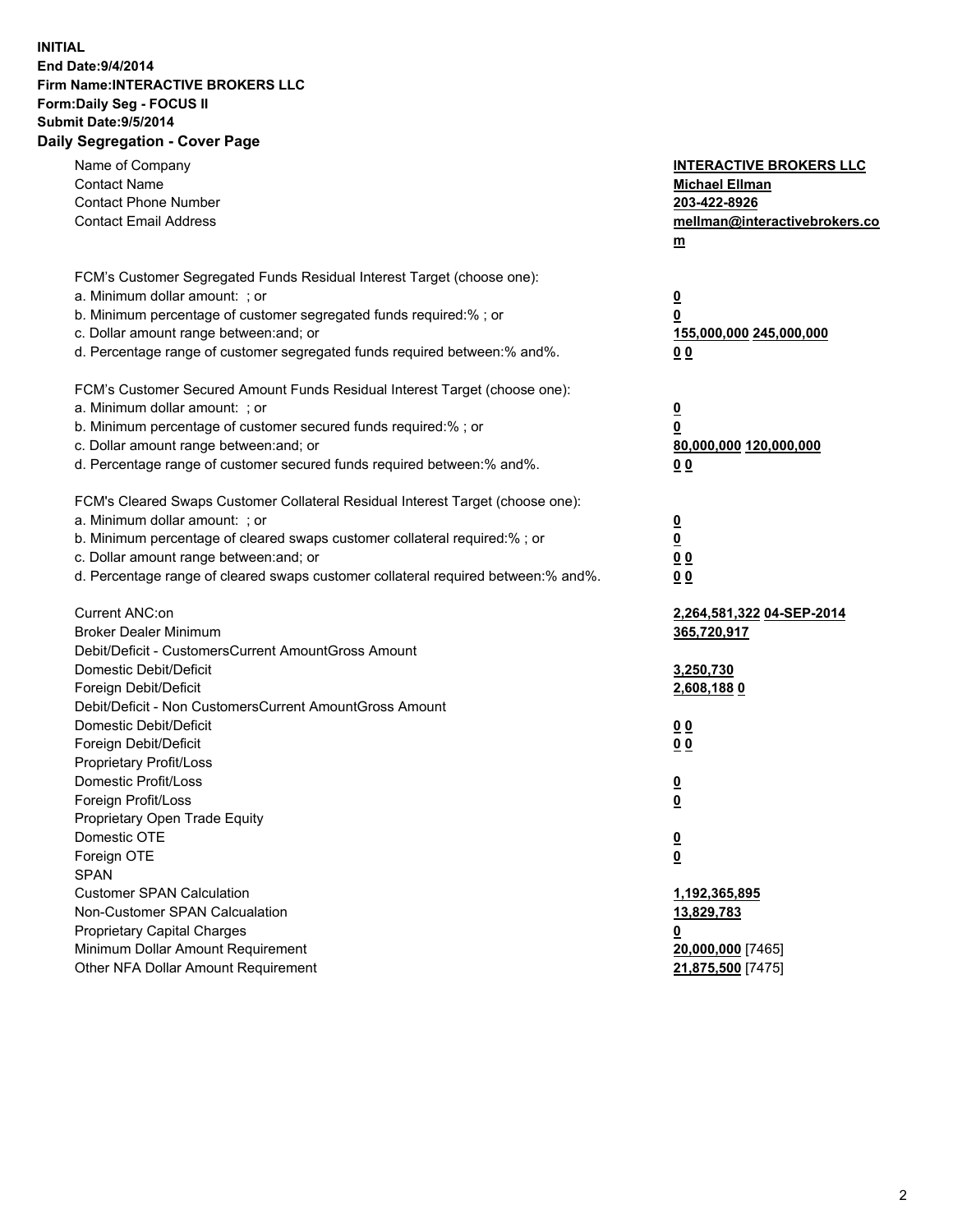## **INITIAL End Date:9/4/2014 Firm Name:INTERACTIVE BROKERS LLC Form:Daily Seg - FOCUS II Submit Date:9/5/2014 Daily Segregation - Secured Amounts**

|     | <u>, pany ovyrvyatron ovodrod Amodrite</u>                                                  |                                          |
|-----|---------------------------------------------------------------------------------------------|------------------------------------------|
|     | Foreign Futures and Foreign Options Secured Amounts                                         |                                          |
|     | Amount required to be set aside pursuant to law, rule or regulation of a foreign            | $0$ [7305]                               |
|     | government or a rule of a self-regulatory organization authorized thereunder                |                                          |
| 1.  | Net ledger balance - Foreign Futures and Foreign Option Trading - All Customers             |                                          |
|     | A. Cash                                                                                     | 312,918,942 [7315]                       |
|     | B. Securities (at market)                                                                   | $0$ [7317]                               |
| 2.  | Net unrealized profit (loss) in open futures contracts traded on a foreign board of trade   | -1,941,837 [7325]                        |
| 3.  | Exchange traded options                                                                     |                                          |
|     | a. Market value of open option contracts purchased on a foreign board of trade              | 168,472 [7335]                           |
|     | b. Market value of open contracts granted (sold) on a foreign board of trade                | -182,842 [7337]                          |
| 4.  | Net equity (deficit) (add lines 1. 2. and 3.)                                               | 310,962,735 [7345]                       |
| 5.  | Account liquidating to a deficit and account with a debit balances - gross amount           | 2,608,188 [7351]                         |
|     | Less: amount offset by customer owned securities                                            | 0 [7352] 2,608,188 [7354]                |
| 6.  | Amount required to be set aside as the secured amount - Net Liquidating Equity              | 313,570,923 [7355]                       |
|     | Method (add lines 4 and 5)                                                                  |                                          |
| 7.  | Greater of amount required to be set aside pursuant to foreign jurisdiction (above) or line | 313,570,923 [7360]                       |
|     | 6.                                                                                          |                                          |
|     | FUNDS DEPOSITED IN SEPARATE REGULATION 30.7 ACCOUNTS                                        |                                          |
| 1.  | Cash in banks                                                                               |                                          |
|     | A. Banks located in the United States                                                       | 346,572,092 [7500]                       |
|     | B. Other banks qualified under Regulation 30.7                                              | 0 [7520] 346,572,092 [7530]              |
| 2.  | <b>Securities</b>                                                                           |                                          |
|     | A. In safekeeping with banks located in the United States                                   | $0$ [7540]                               |
|     | B. In safekeeping with other banks qualified under Regulation 30.7                          | 0 [7560] 0 [7570]                        |
| 3.  | Equities with registered futures commission merchants                                       |                                          |
|     | A. Cash                                                                                     | $0$ [7580]                               |
|     | <b>B.</b> Securities                                                                        | $0$ [7590]                               |
|     | C. Unrealized gain (loss) on open futures contracts                                         | $0$ [7600]                               |
|     | D. Value of long option contracts                                                           | $0$ [7610]                               |
|     | E. Value of short option contracts                                                          | 0 [7615] 0 [7620]                        |
| 4.  | Amounts held by clearing organizations of foreign boards of trade                           |                                          |
|     | A. Cash                                                                                     | $0$ [7640]                               |
|     | <b>B.</b> Securities                                                                        | $0$ [7650]                               |
|     | C. Amount due to (from) clearing organization - daily variation                             | $0$ [7660]                               |
|     | D. Value of long option contracts                                                           | $0$ [7670]                               |
|     | E. Value of short option contracts                                                          | 0 [7675] 0 [7680]                        |
| 5.  | Amounts held by members of foreign boards of trade                                          |                                          |
|     | A. Cash                                                                                     | 72,908,146 [7700]                        |
|     | <b>B.</b> Securities                                                                        | $0$ [7710]                               |
|     | C. Unrealized gain (loss) on open futures contracts                                         | -2,154,793 [7720]                        |
|     | D. Value of long option contracts                                                           | 168,476 [7730]                           |
|     | E. Value of short option contracts                                                          | -182,845 [7735] 70,738,984 [7740]        |
| 6.  | Amounts with other depositories designated by a foreign board of trade                      | $0$ [7760]                               |
| 7.  | Segregated funds on hand                                                                    | $0$ [7765]                               |
| 8.  | Total funds in separate section 30.7 accounts                                               |                                          |
| 9.  | Excess (deficiency) Set Aside for Secured Amount (subtract line 7 Secured Statement         | 417,311,076 [7770]<br>103,740,153 [7380] |
|     | Page 1 from Line 8)                                                                         |                                          |
| 10. | Management Target Amount for Excess funds in separate section 30.7 accounts                 | 80,000,000 [7780]                        |
| 11. | Excess (deficiency) funds in separate 30.7 accounts over (under) Management Target          | 23,740,153 [7785]                        |
|     |                                                                                             |                                          |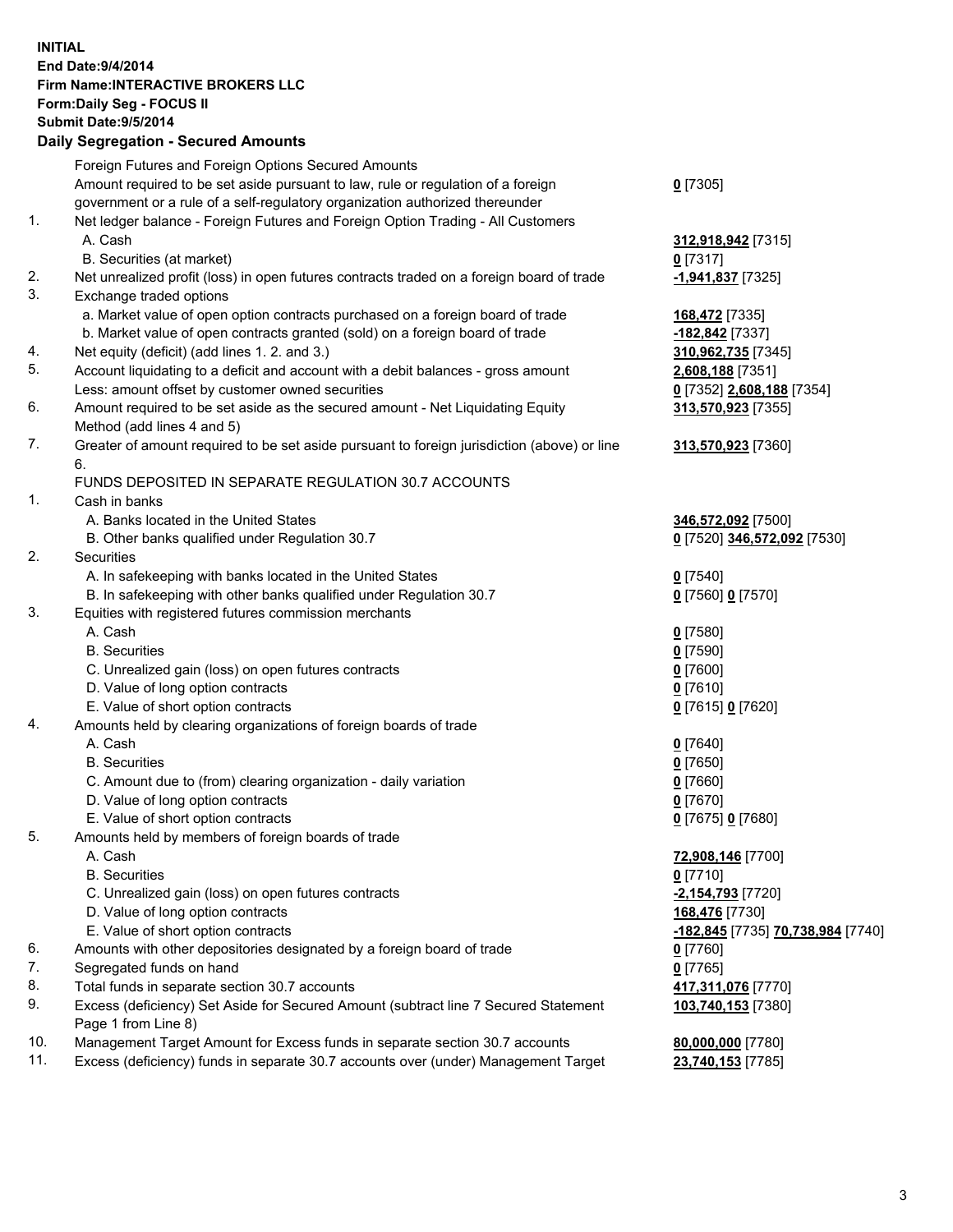**INITIAL End Date:9/4/2014 Firm Name:INTERACTIVE BROKERS LLC Form:Daily Seg - FOCUS II Submit Date:9/5/2014 Daily Segregation - Segregation Statement** SEGREGATION REQUIREMENTS(Section 4d(2) of the CEAct) 1. Net ledger balance A. Cash **2,440,176,188** [7010] B. Securities (at market) **0** [7020] 2. Net unrealized profit (loss) in open futures contracts traded on a contract market **-68,040,184** [7030] 3. Exchange traded options A. Add market value of open option contracts purchased on a contract market **131,289,592** [7032] B. Deduct market value of open option contracts granted (sold) on a contract market **-206,463,835** [7033] 4. Net equity (deficit) (add lines 1, 2 and 3) **2,296,961,761** [7040] 5. Accounts liquidating to a deficit and accounts with debit balances - gross amount **3,250,730** [7045] Less: amount offset by customer securities **0** [7047] **3,250,730** [7050] 6. Amount required to be segregated (add lines 4 and 5) **2,300,212,491** [7060] FUNDS IN SEGREGATED ACCOUNTS 7. Deposited in segregated funds bank accounts A. Cash **436,000,143** [7070] B. Securities representing investments of customers' funds (at market) **1,078,229,580** [7080] C. Securities held for particular customers or option customers in lieu of cash (at market) **0** [7090] 8. Margins on deposit with derivatives clearing organizations of contract markets A. Cash **9,424,716** [7100] B. Securities representing investments of customers' funds (at market) **87,518,084** [7110] C. Securities held for particular customers or option customers in lieu of cash (at market) **0** [7120] 9. Net settlement from (to) derivatives clearing organizations of contract markets **2,192,561** [7130] 10. Exchange traded options A. Value of open long option contracts **1,933,564** [7132] B. Value of open short option contracts **-4,210,132** [7133] 11. Net equities with other FCMs A. Net liquidating equity **-26,692,585** [7140] B. Securities representing investments of customers' funds (at market) **914,902,747** [7160] C. Securities held for particular customers or option customers in lieu of cash (at market) **0** [7170] 12. Segregated funds on hand **0** [7150] 13. Total amount in segregation (add lines 7 through 12) **2,499,298,678** [7180] 14. Excess (deficiency) funds in segregation (subtract line 6 from line 13) **199,086,187** [7190] 15. Management Target Amount for Excess funds in segregation **155,000,000** [7194]

16. Excess (deficiency) funds in segregation over (under) Management Target Amount Excess

**44,086,187** [7198]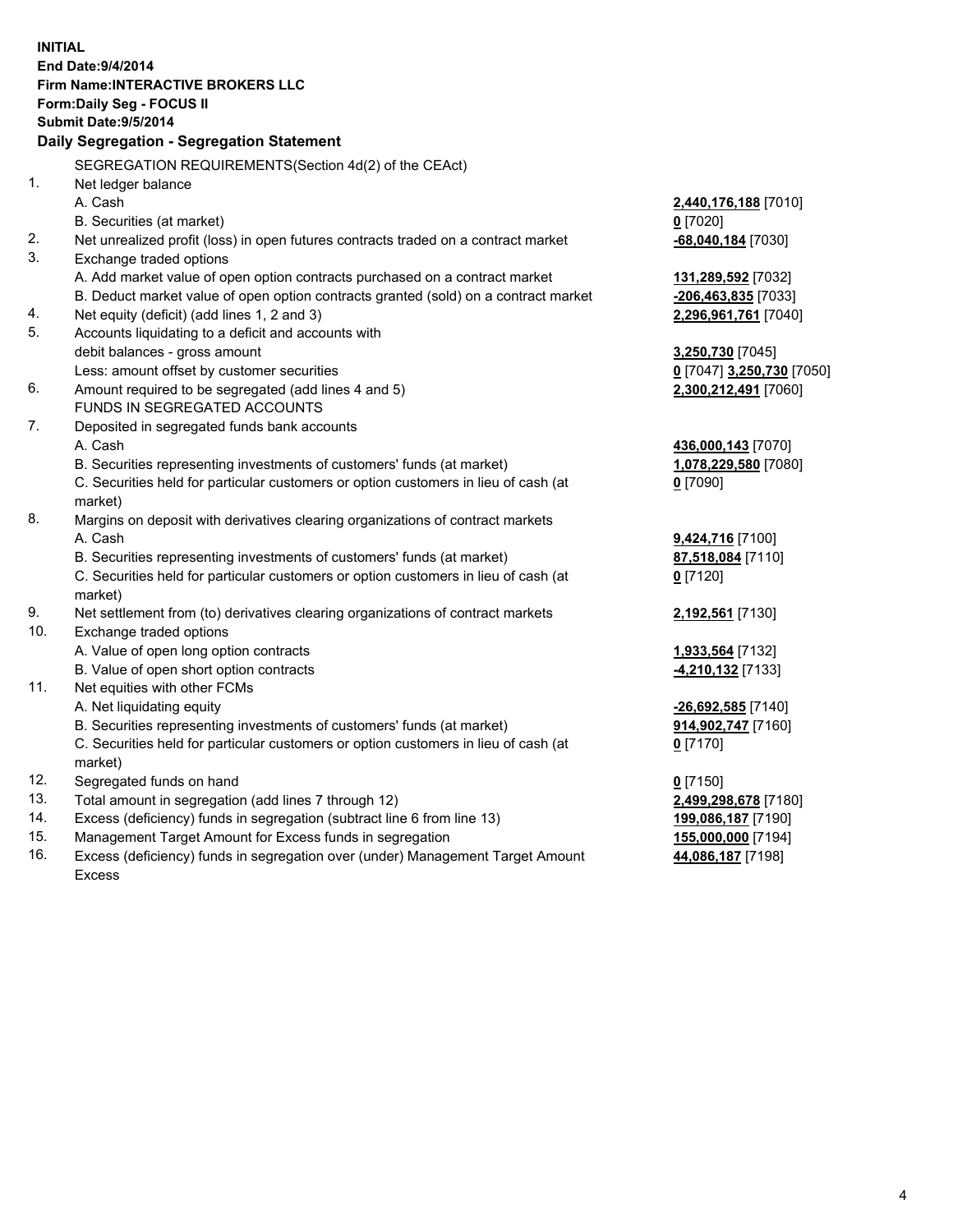## **INITIAL End Date:9/4/2014 Firm Name:INTERACTIVE BROKERS LLC Form:Daily Seg - FOCUS II Submit Date:9/5/2014 Daily Segregation - Supplemental**

| $\overline{\phantom{a}}$ | Total gross margin deficiencies - Segregated Funds Origin                              | 1,205,658 [9100] |  |
|--------------------------|----------------------------------------------------------------------------------------|------------------|--|
| $\sim$                   | Total gross margin deficiencies - Secured Funds Origin                                 | 24,455 [9101]    |  |
| $\blacksquare$           | Total gross margin deficiencies - Cleared Swaps Customer Collateral Funds Origin       | $0$ [9102]       |  |
| $\blacksquare$           | Total gross margin deficiencies - Noncustomer and Proprietary Accounts Origin          | $0$ [9103]       |  |
| $\sim$                   | Total number of accounts contributing to total gross margin deficiencies - Segregated  | 24 [9104]        |  |
|                          | Funds Origin                                                                           |                  |  |
| $\overline{\phantom{a}}$ | Total number of accounts contributing to total gross margin deficiencies - Secured     | 4 [9105]         |  |
|                          | Funds Origin                                                                           |                  |  |
|                          | Total number of accounts contributing to the total gross margin deficiencies - Cleared | $0$ [9106]       |  |
|                          | Swaps Customer Collateral Funds Origin                                                 |                  |  |
| $\overline{\phantom{a}}$ | Total number of accounts contributing to the total gross margin deficiencies -         | $0$ [9107]       |  |
|                          | Noncustomer and Proprietary Accounts Origin                                            |                  |  |
|                          |                                                                                        |                  |  |

- Upload a copy of the firm's daily margin report the FCM uses to issue margin calls which corresponds with the reporting date.